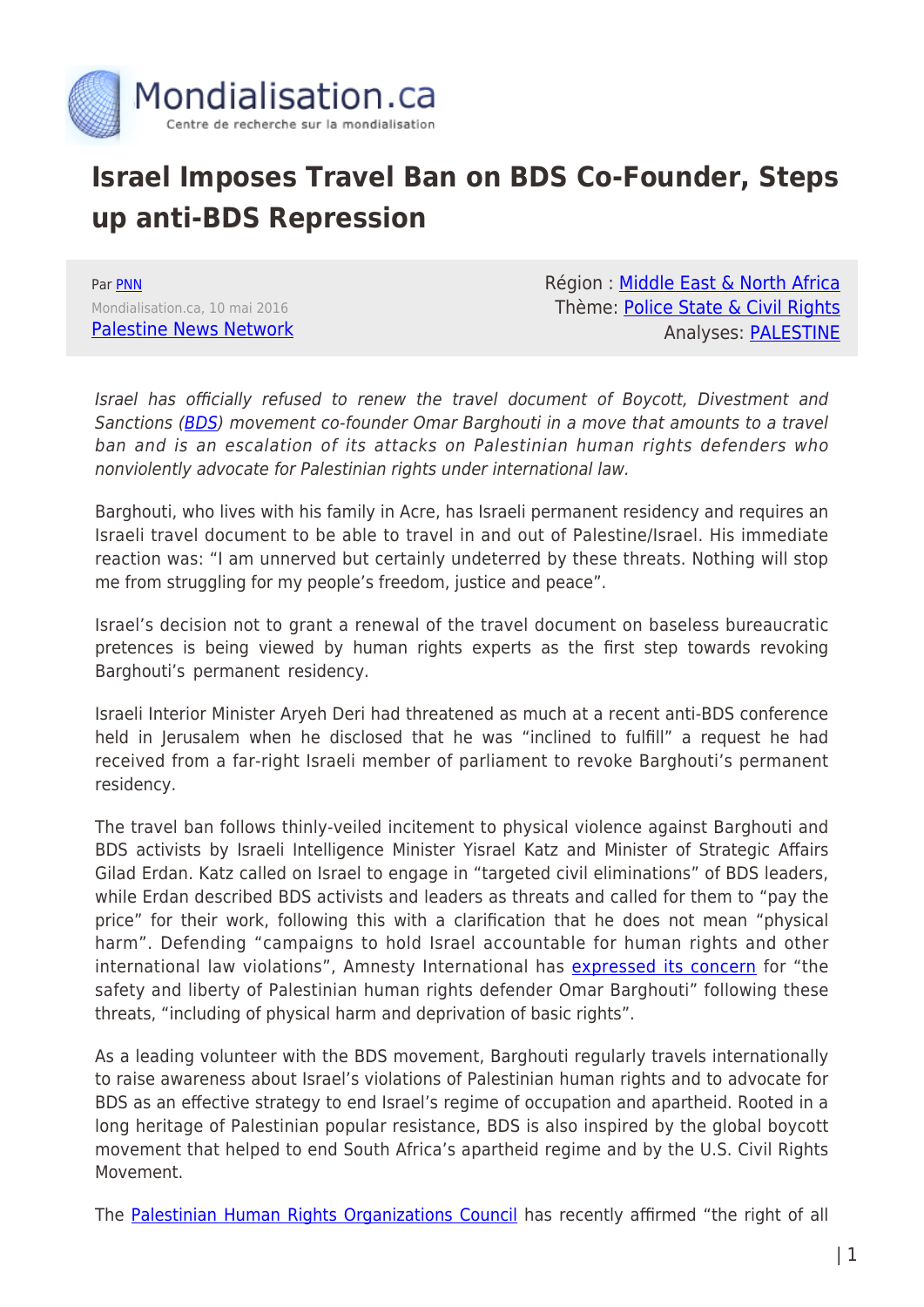individuals to participate in and advocate for boycott, divestment, and sanction actions", calling on states and businesses to "uphold their related legal responsibilities".

Mahmoud Nawajaa, the general coordinator of the Palestinian BDS National Committee (BNC), the broadest coalition in Palestinian civil society that leads the global BDS movement, said:

"Having failed to stop the growth of BDS in the mainstream, Israel is now launching a desperate and dangerous global war of repression on the movement. After losing many battles for the hearts and minds at the grassroots level, Israel and its well-oiled lobby groups are pressuring western states to implement patently anti-democratic measures that threaten civil liberties at large".

"By banning our colleague Omar Barghouti from travelling and threatening him with physical violence, Israel is showing the lengths it will go to in order to stop the spread of the non-violent BDS movement for Palestinian freedom, justice and equality".

The international BDS movement aims to pressure Israel, as South African apartheid was pressured, to comply with international law. It has attracted the support of mainstream unions, churches and political parties across the world and compelled large corporations, including Veolia and Orange, to end their involvement in Israel's human rights violations.

Prominent artists including Ms. Lauryn Hill and Roger Waters have refused to perform in Tel Aviv; several academic associations in the U.S. and thousands of academics in Europe, South Africa, North America and Latin America have endorsed a comprehensive boycott of Israeli universities. The authors of a recent UN report said that a [46% drop in foreign direct](http://emails.bdsnationalcommittee.org/l/8R7On8yPo3lXU4VuICy99w/ofgI3763QtrHd2r4SVu2sz2A/hWPE4EkyEfQRDr3UoVsaog) [investment](http://emails.bdsnationalcommittee.org/l/8R7On8yPo3lXU4VuICy99w/ofgI3763QtrHd2r4SVu2sz2A/hWPE4EkyEfQRDr3UoVsaog) in Israel in 2014 was partly due to the impact of BDS.



At Israel's [request](http://emails.bdsnationalcommittee.org/l/8R7On8yPo3lXU4VuICy99w/B763VXP0PnpAnRQiIMTenqSA/hWPE4EkyEfQRDr3UoVsaog), governments in the UK, France, Canada and state legislatures in the U.S. are introducing anti-BDS legislation and taking other anti-democratic measures to repress BDS activism. In France, one activist was [arrested](http://emails.bdsnationalcommittee.org/l/8R7On8yPo3lXU4VuICy99w/SDpxMy2gv8zQYG0leveu7w/hWPE4EkyEfQRDr3UoVsaog) simply for wearing a BDS t-shirt.

Israel is also using its security services to spy on BDS activists across the world, as repeatedly reported in the Israeli media and by the [Associated Press](http://emails.bdsnationalcommittee.org/l/8R7On8yPo3lXU4VuICy99w/J8Jn7637637636qrgeoWcAqFGAxA/hWPE4EkyEfQRDr3UoVsaog). This espionage is likely to involve monitoring of citizens' communications in violation of domestic laws.

Journalist and constitutional lawyer Glenn Greenwald, known for breaking the NSA